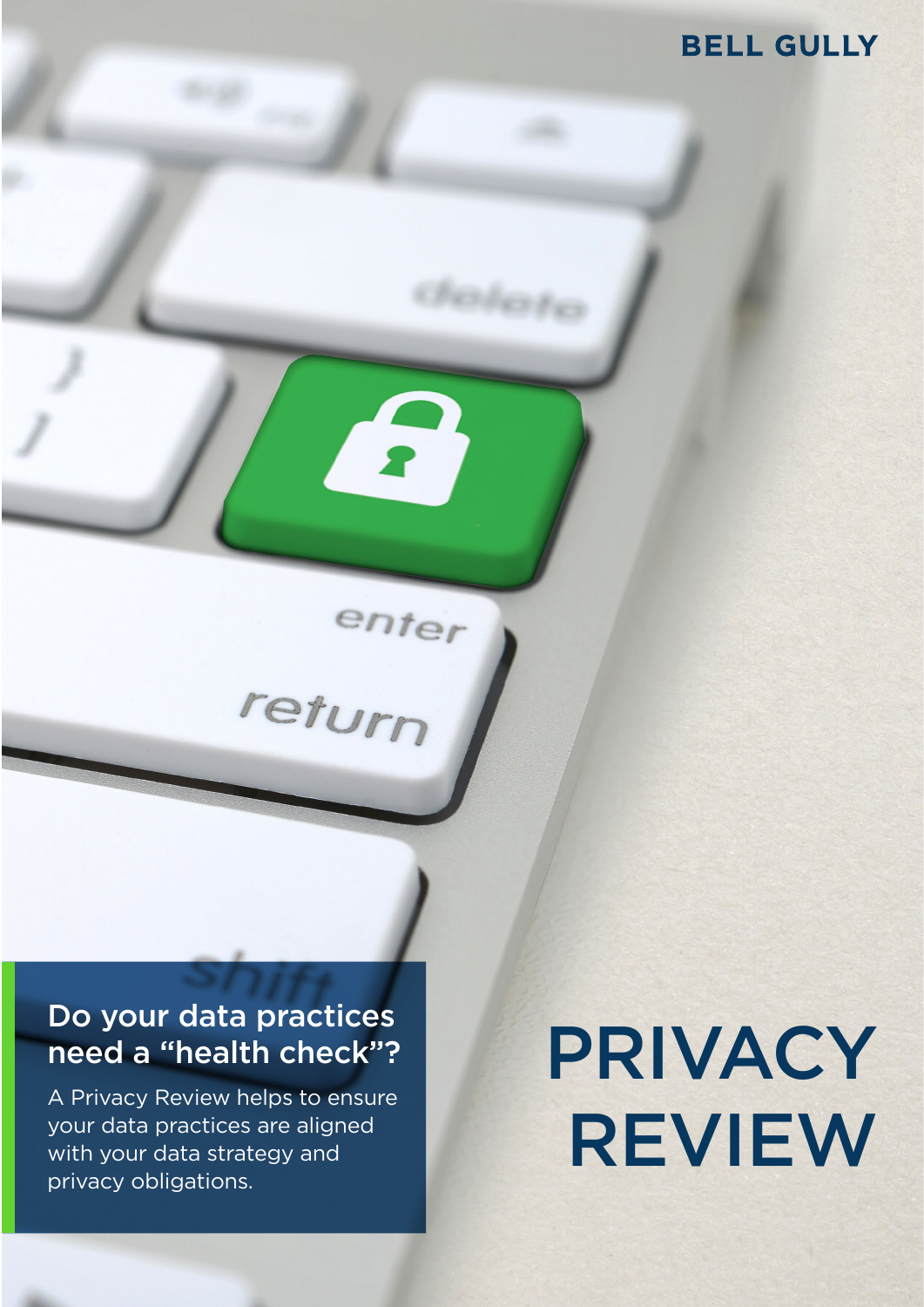# **Objectives**

Privacy review process Scoping your

We will tailor our Privacy Review to best fit your data sets and practices, as well as your key objectives for the review.

The key objectives are typically to ensure that your collection, use, storage, access and disclosure of data:

In some cases, a specific project is an additional key driver for a Privacy Review, such as launching a new loyalty programme or Privacy Policy, updating your data strategy, satisfying GDPR compliance obligations or preparing for the anticipated changes under the new Privacy Act.

#### STEP 1 UNDERSTANDING YOUR DATA

Our Privacy Review is typically supported by a core working group covering all relevant parts of your organisation, such as legal, technology, digital and employment. We design an initial questionnaire, with follow up meetings, to ensure that we fully understand your data strategy and practices and have the information required for our review

> We will provide a list of key action items to support your objectives for the Privacy Review. Remedial action that is commonly required includes:

The questionnaire and meetings will discuss the full "lifecycle" of information, including collection, storage, security, anonymisation, updates/accuracy, use and disclosure and destruction, as well as individuals' access rights and unique IDs. It will also cover practices such as the use of Privacy Impact Assessments, as well as employee awareness and training.

## STEP 3 POLICIES AND CONTRACTS

We will review your key internal policies and external customer policies that relate to the handling of personal information. We will also review contracts with third parties that you collect information from, or share information with, such as partners and suppliers.

# STEP 4

#### EMPLOYEE INFORMATION

Our review of employee information will be a separate and self-contained process, but it follows the same steps as those set out above.

#### STEP 5 REMEDIAL ACTION

# SUPPORTS YOUR DATA AND DIGITAL STRATEGIES 2

ENHANCES YOUR CORE BRAND VALUES SUCH AS INNOVATION AND TRUST 3

COMPLIES WITH YOUR PRIVACY AND OTHER LEGAL OBLIGATIONS 1

- Data protection provisions in supplier and partner contracts (this can be a key risk area for data leakage and privacy breaches)
- Implementing a Data Breach Response Plan
- Implementing internal protocols for the sharing of data with third parties
- Addressing material "gaps" between your practices and authorisations obtained to comply with the Privacy Act (in some cases this highlights new use-cases for data)
- Updating your Privacy Policy to ensure that it supports your data and digital strategy.

# Privacy Review

We will work with you to determine the scope for your Privacy Review. For example, it may include either or both:

- 1. Customer Data
- 2. Employee Data

We will undertake the Privacy Review on a fixed fee basis, within the agreed scope.

#### Example Data Use Dial (Data Futures Partnership)

Below is an example of an interesting way to present a Privacy Policy, based on research from the Data Futures Partnership. However you choose to present your Privacy Policy, the key issues that it needs to address can generally be grouped into Value, Protection and Choice.



#### STEP 2 DATAFLOW DIAGRAMS

We will develop data flow diagrams for you. Clients tell us these are one of the most valued outputs of the review. They show, in a clear one-page snapshot, how customer and employee information is collected, used and disclosed in practice. These can highlight crucial areas for internal training purposes, or be used to demonstrate to boards of directors how you are managing your data.